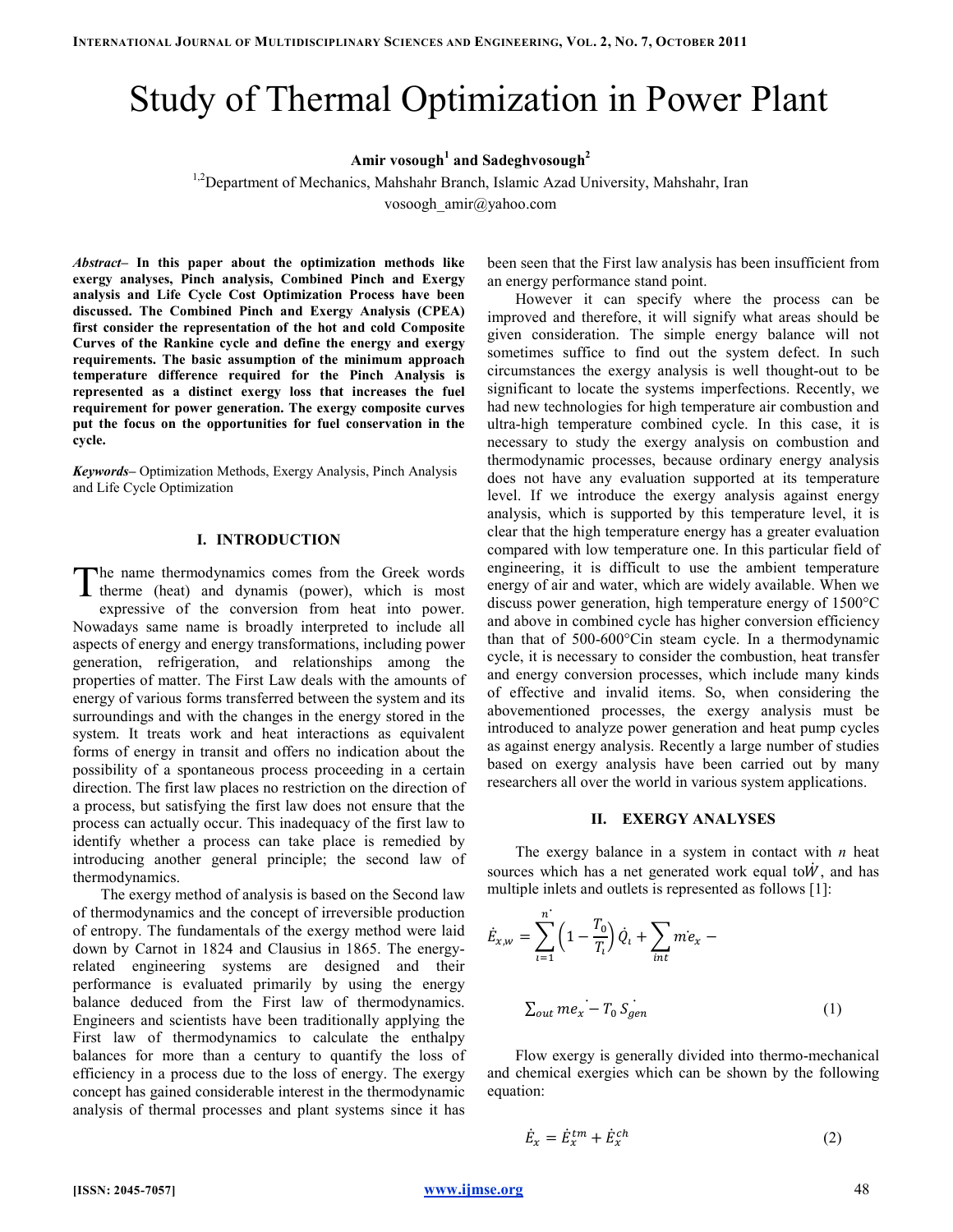Thermo-mechanical exergy includes kinetic, potential and physical exergies which can be represented as follows:

$$
\dot{E}_x^{tm} = \dot{E}_x^{ph} + \dot{E}_x^{ke} + \dot{E}_x^{po} \tag{3}
$$

Physical exergy of the flow is calculated from the following relation (Cengel, 1994):

$$
e_{x,ph} = (h - h_0) - T_0(s - s_0)
$$
 (4)

The standard chemical molar exergy of the fuel constituent parts ( $\overline{e}_{x,i}^{ch}$ ) can be found in thermodynamic tables (Kotas, 1985). The molar chemical exergy of gas mixture is found from the following relation (Moran, 2000):

$$
\bar{e}_{x,f}^{ch} = \sum_{i} y_i \, \bar{e}_{x,i}^{ch} \tag{5}
$$

Where  $y_i$  is the molar ratio of the fuel constituent part. The molar chemical exergy of the combustion gases is obtained from the following relation (Moran, 2000):

$$
\bar{e}_{x, combination}^{ch} = RT_0 \sum_{i} X_i Ln\left[\frac{y_i}{y_i^e}\right]
$$
 (6)

Where  $y_i^e$  is the molar ratio of the environment elements and  $X_i$  represents the unknown coefficients calculated in the combustion process.

#### III. PINCH ANALYSIS

Pinch analysis is a methodology for minimizing energy consumption of chemical processes by calculating thermodynamically feasible energy targets (or minimum energy consumption) and achieving them by optimizing heat recovery systems, energy supply methods and process operating conditions. It is also known as process integration, heat integration, energy integration or pinch technology. The process data is represented as a set of energy flows, or streams, as a function of heat load (kW) against temperature (deg C). These data are combined for all the streams in the plant to give composite curves, one for all hot streams (releasing heat) and one for all cold streams (requiring heat). The point of closest approach between the hot and cold composite curves is the pinch point (or just pinch) with a hot stream pinch temperature and a cold stream pinch temperature. This is where the design is most constrained.

Hence, by finding this point and starting the design there, the energy targets can be achieved using heat exchangers to recover heat between hot and cold streams in two separate systems, one for temperatures above pinch temperatures and one for temperatures below pinch temperatures. In practice, during the pinch analysis of an existing design, often crosspinch exchanges of heat are found between a hot stream with its temperature above the pinch and a cold stream below the pinch. Removal of those exchangers by alternative matching makes the process reach its energy target. For further study this subject sees [2-5].

# IV. COMBINED PINCH AND EXERGY ANALYSIS (CPEA)

By allowing the comparison of the quality of the different forms of energy, exergy is a rigorous way of analyzing energy conversion systems such as SPPs. In the context of process integration analysis, the exergy concept is combined with pinch analysis for reducing the fuel requirement and optimizing the Rankine cycle in SPPs. The Exergy Composite Curve (ECC) and Exergy Grand Composite Curve (EGCC) concepts have been introduced by Feng and Zhu (1997) for this purpose. For each linear segment in the CC, the heat Exergy delivered (e) by a stream delivering a heat load (Q) from the inlet temperature (Tin) to the outlet temperature (Tout) is computed by Eq. 12 [7]: Where, Tlm is the logarithmic mean of temperatures computed by Eq. 13.





$$
e = Q\left(1 - \frac{T_0}{T_{lm}}\right) \tag{7}
$$

$$
T_{lm} = \frac{T_{in} - T_{out}}{Ln(\frac{T_{in}}{T_{out}})}
$$
\n(8)

When considering the hot CC, the heat delivered is represented by the T-H diagram; the exergy delivered is computed by replacing the temperature axis by the Carnot factor, as expressed in Eq. 14.

$$
\eta_c = 1 - \frac{r_0}{r} \tag{9}
$$

It then corresponds to the area between the CC and the enthalpy axis [7]. The same procedure is followed for the cold streams, to define the Exergy required by the cold streams [8]. Fig. 3 shows how the CC (T-H diagram) for a heat transfer System can be converted into the ECC and the EGCC. The shaded areas in Fig. 3 indicate the Exergy loss associated with the heat transfer process. The graphical representation of process units involving energy in terms of heat and power has been made possible with the introduction of a variable referred to as energy level defined as follows [7]: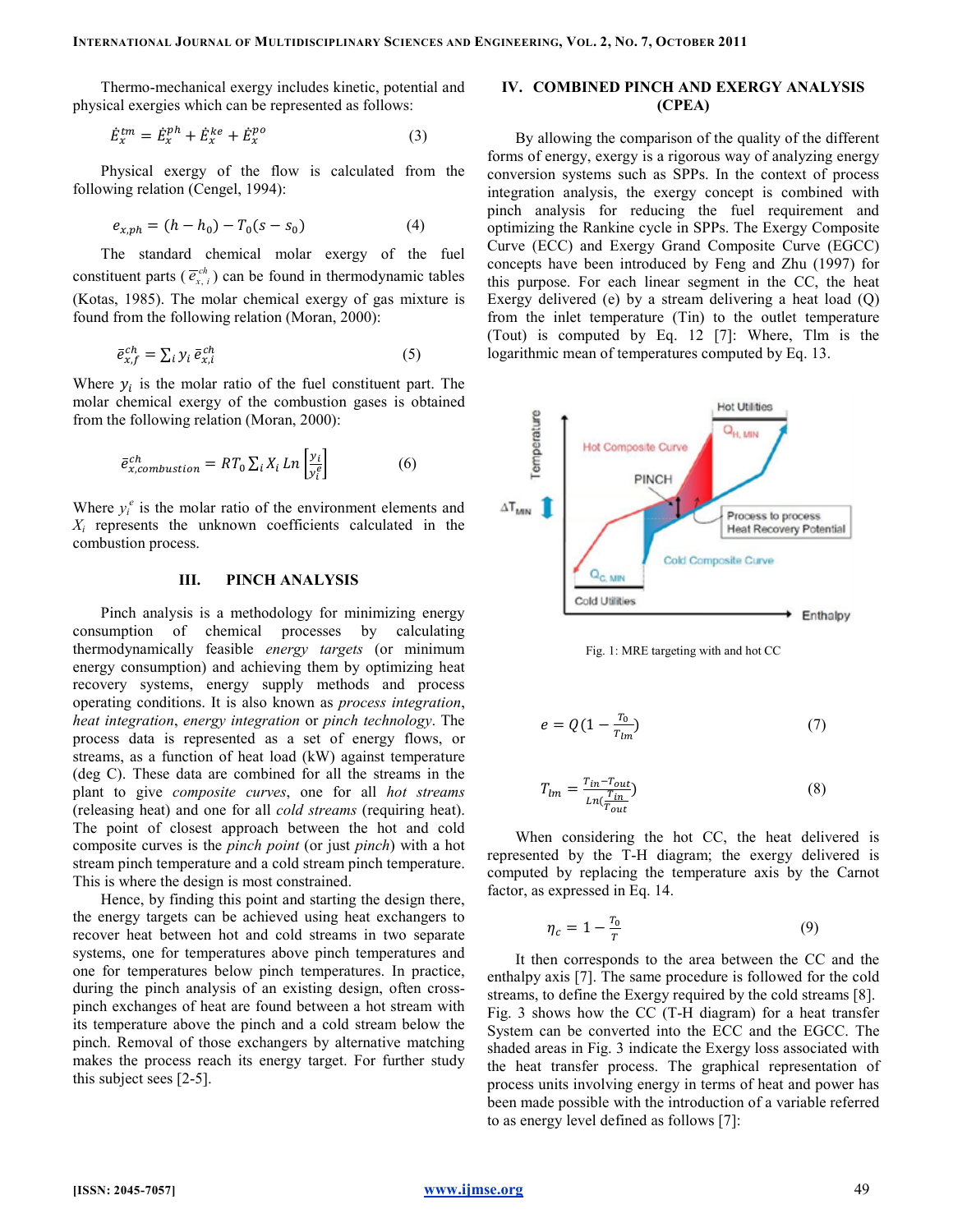$$
\Omega = \frac{Exergy}{Energy}
$$
 (10)



Fig. 2: Exergy transformation from CC to ECC and EG

Thus, for the work,  $\Box$  is equal to 1 but for the heat can be calculated as follows [7]

$$
\Omega = 1 - \frac{T_0}{T} \tag{11}
$$

In the case of steady-state flow system, the \_ is expressed as follows [7]:

$$
\Omega = \frac{\Delta E}{\Delta H} \tag{12}
$$

In addition, all economic limitations and power generation process constraints can be considered in retrofit study of SPPs using CPEA [7]. To achieve this aim, ECC and EGCC as two basic tools of this combined analysis should be calculated. Data required for those plots can be extracted by simulation of the SPP using Cycle Tempo 5 (2006), which is powerful power plant simulation software [6].

#### V. NEW POWER PLANT OPTIMIZATION OPTION

Deregulation and privatization are requiring power companies to operate their generation assets more efficiently and cost-effectively, while at the same time, informationbased economies are creating an increasing demand for energy. Because of this rapidly changing, often unpredictable environment, power generation facilities are looking for ways to do what once seemed impossible – comply with tighter air quality regulations while operating profitable, reliable, more productive plants. Among the most complex environmental challenges facing coal-fired power generators is the reduction of nitrogen oxide (NOx) emissions. NOx is a by-product of combustion – the hotter the flame temperature used in the combustion process, the more NOx the process produces. NOx emissions are also prevalent in industrial areas and regions of heavy automobile activity or traffic congestion. When combined with volatile organic compounds in hot stagnant weather, NOx emissions can lead to smog, or ground-level ozone pollution, which can cause respiratory problems in humans, particularly children and older people. When seeking NOx emissions cuts to avoid continual smog problems, regulators often look to coal-fired power plants for reductions.

Traditionally, reducing NOx levels in a power plant, or from any industrial boiler application, is expensive. Equipment like low NOx burners, flue gas recirculation and selective catalytic reduction (SCR) can be costly. Fuel switching, blending or remediation can increase operating costs, and take the fuel handling equipment far off the design parameters. Additionally, NOx reduction equipment installation can extend scheduled outages beyond typical time frames. These often-lengthy outages and can result in lost revenue for a deregulated or privatized generator. In some plants, even expensive new equipment may not achieve compliance without extensive tuning and testing to meet NOx regulations, and other plants that are able to achieve compliance teeter close to the edge, certain to stumble into violations during peak energy-use seasons.

These peaks seasons can also correspond to Ozone compliance seasons further complicating the operation of the generation asset. Reducing the flame temperature in the boiler can also reduce NOx formed during combustion (prompt or thermal NOx), but this method is often costly as well. In most cases, reduced flame temperature means sacrificing boiler efficiency. Lower flame temperatures often result in higher loss on ignition (LOI) or higher levels of carbon in ash, causing plants to generate less electricity from the same amount of flame temperatures often result in higher loss on ignition (LOI) or higher levels of carbon in ash, causing plants to generate less electricity from the same amount of fuel. According to the Electric Power Research Institute (EPRI), even expensive low NOx burners can have unacceptable increases in unburned carbon. In today's competitive power marketplace, high LOI means increased fuel costs and can reduce the opportunity to market fly ash for other uses [9].

#### A. A Technological and Cost Effective Option

A number of years ago, engineers and scientists began working with neural networks, a type of artificial computer intelligence based on the process of how the human brain "learns." By applying the principals of learning to the complex, automated processes that produce electricity, a neural network system can "learn" or model the process. These models can be inverted to come up with strategies that can be used to refine controls, improving a process until it runs at the most efficient and cost-effective rate possible for the equipment. Operating experience over a wide range can expose the neural network to patterns that appear when NOx is the lowest. These patterns then can be categorized into a model of plant operations that reflect a desirable goal.

These models can then be analyzed for the components that contribute to the desirable goals, sometimes referred to as sensitivity analysis. This newly gained knowledge then can be applied to build or design a prediction model that can estimate the NOx levels. The modeled data then can be used to predict settings that would result in operating at the lowest NOx levels. Neural network technology, which becomes even more reliable when coupled with other advanced computer modeling techniques, such as statistical process control(SPC), data validation, sensor replacement data, and proven linear modeling techniques. This technology can help power plants achieve the critical balance between NOx reduction and boiler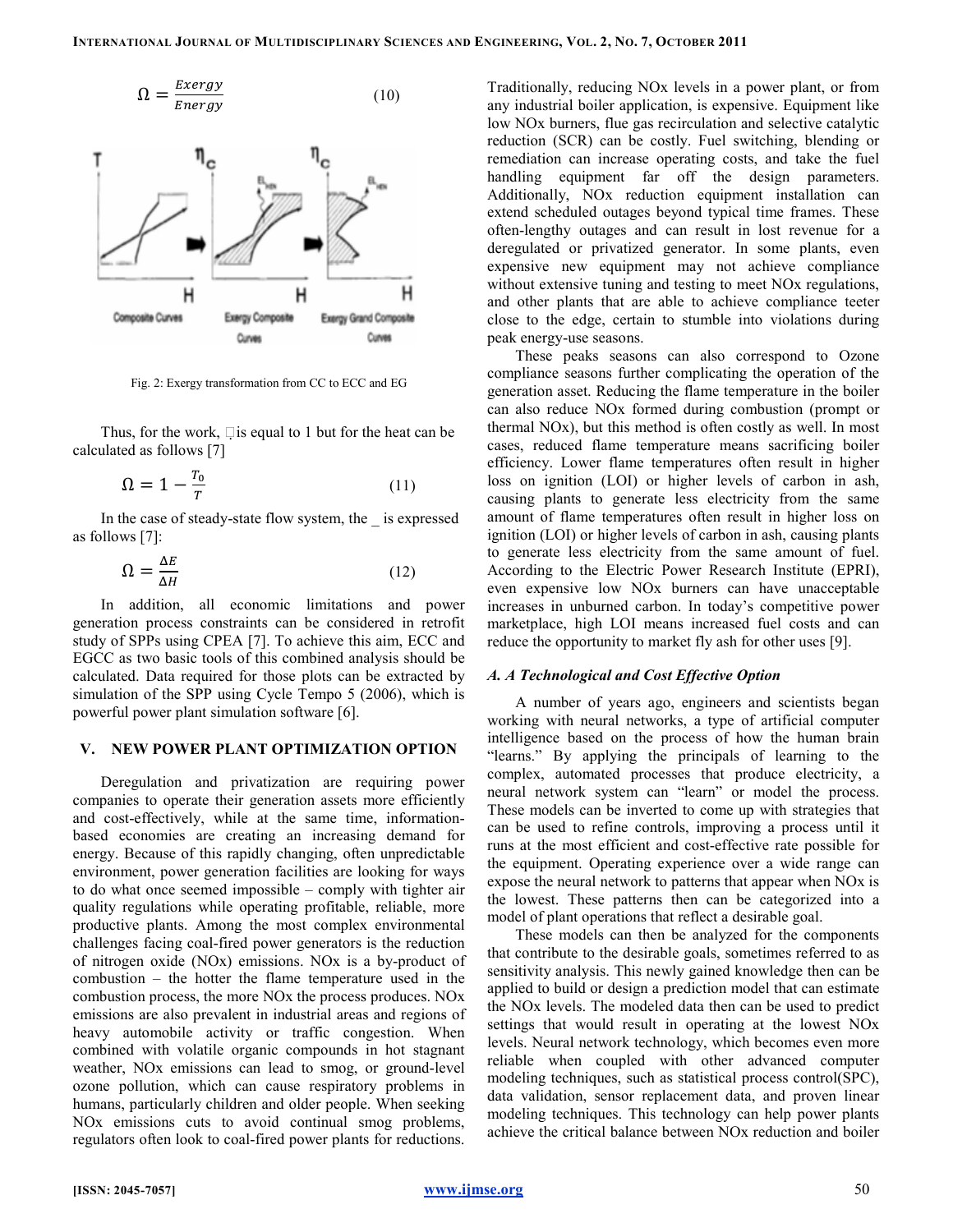efficiency, further decreasing emission levels and increasing the life of combustion equipment – including expensive NOx reduction equipment added to the combustion system. Optimization software tools that employ this advanced computer technology feed plant set points, biases and other operating parameters directly into a power plant's main control computer or distributed control system (DCS). In the case of NOx emissions, software tools optimize the combustion process using conventional fuel-to-air relationships, secondary air registers, and over-fire air ports to affect the fuel-to-air ratio at each burner location. An optimizer working in closed-loop fashion stabilizes emission levels and provides constant process adjustments to provide more consistent and lower NOx levels. Optimizers can check and adjust numerous parameters affecting NOx production every few seconds, enabling the operator to oversee and troubleshoot all other operating processes in a generation facility [9].

# B. What Optimization Can Really Do – Or Not Do

The 35 percent with the use of optimization software products. While optimization alone may not be enough to bring some plants into compliance, these software tools provide a low-cost way to achieve a reliable reduction based on which future compliance needs can be evaluated.

Optimization software, used in conjunction with other NOx reduction methods, can also create breathing room for plants anticipating the need for further pollution abatement. Through the emissions consistency gained through optimization use, plants may even see a longer life span for more expensive NOx reduction equipment. Some claims have been made for even higher rates of reduction – as high as 60 percent – but power plants should take a closer look at toogood-to-be- true claims. Many available software packages run "steady-state" optimization, or optimize parameters for NOx reduction only when the plant is operating at a steady rate of generation – not during a plant's naturally dynamic processes, such as startup, shutdown, load swings and dispatched operation. Deregulation and privatization will create increased revenue opportunities for traditionally baseloaded facilities that choose to follow dispatch regulation. With steady-state systems, NOx reductions are sporadic at best, and cannot claim to be consistent, continuous, stable or effective for compliance. For reliable reductions, power generators should require packages that are as dynamic as the facility itself. Generators should also consider prior applications of a manufacturer's optimization product at similar locations.

An optimization tool applied to an older coal-fired plant, perhaps one that has been mothballed for some time or one that has seen few modifications over the years, may appear to reduce NOx significantly. A closer look will show the software to be part of an overall NOx reduction plan that probably includes new process equipment, other pollution abatement tools like low NOx burners, or even an entire plant equipment retrofit As every plant operator knows, each power plant is different. Generation in different plants is affected by a different set of variables – both internal and external. Optimization software that can be tailored to meet the needs of each specific plant has a better chance of providing true NOx reduction and return on investment. Plant engineers and operators should be skeptical of optimization systems that arrive like off-the-shelf software, shrink-wrapped with installation instructions, assuming each steam generator operates under the same set of factors. There are times when the plant has been "de-tuned" to reduce maintenance work, or to reduce alarms from running near operational limits. The performance monitoring aspects of the plant come under scrutiny to insure a fair "before and after" evaluation of the results of an optimization package. The best optimization packages include manufacturer support for installation, service and maintenance related to generation issues and changes in the plant [9].

## V. LIFE CYCLE COST OPTIMIZATION PROCESS

Availability and efficiency improvements at power plants can be achieved at the unit level by selectively improving component reliability, maintainability, or efficiency. However, implementation of a specific availability or efficiency improvement or series of improvements may not prove to be cost effective because the gain expected from implementing the improvement is less than the cost of the improvement or because of the imposition of outside constraints such as scheduled outage time and funding limits. The objective of the life cycle cost optimization process is to select those component improvements that will provide an increase in availability or efficiency and also reflect the greatest net benefit within imposed resource constraints (funding, schedule, manpower).The improvement life cycle cost optimization process employs a four-step iterative approach as illustrated in Fig. 1. The first step is to collect the information and data related to the improvements under evaluation. The second step is to apply an economic screening criteria and method to determine which improvement options are potentially cost beneficial. The third step considers various constraints such as funding limitations, outage schedules, and manpower limitations to further evaluate the candidate improvements. The final step of the approach is to evaluate surviving candidate improvements through a dynamic program algorithm to arrive at a sequence of improvements that provide the greatest net benefit within established constraints.

# A. Data Collection

In order to implement the life cycle cost optimization process it is necessary to establish a relationship between the cost of implementing an improvement and the expected benefit of that improvement. That relationship is established by determining the cost of the improvement, estimating the expected increase in component availability resulting from that improvement, calculating the effect of the component availability change on overall unit equivalent availability or capacity factor and converting the change in unit equivalent availability into a benefit based on an increase in net generation revenue. To accomplish that, the following information is required: A listing of the reliability, availability, maintainability (RAM), and efficiency improvement options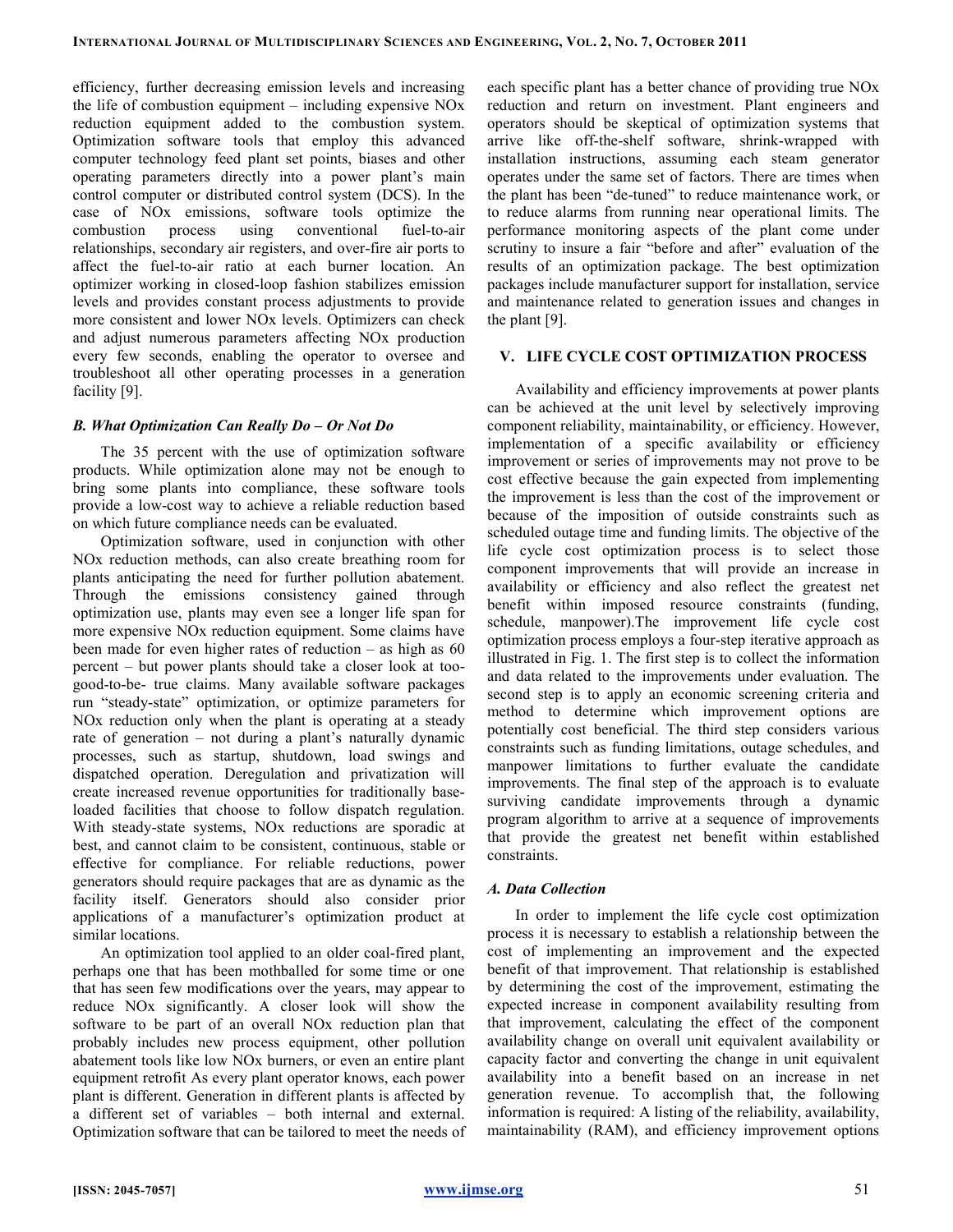under consideration the cost required to implement each improvement option. The time required to implement each change for RAM improvements, the actual or estimated change in event frequency and/or downtime resulting from



Fig. 3: Validity optimization Process

each improvement option for efficiency improvements, the expected percent increase in net revenue from either decreasing the fuel cost or in increasing net generation capability. An LCC simulation model and associated baseline data for the plant (or plants) to be evaluated:

- The cost relationships between unit availability and costs such as replacement power, fuel, and operations and maintenance expenditures
- Identification of funding, schedule or other resource constraints
- Economic factors such as escalation, discount, and interest rates
- Unit production demand parameters (e.g., base load, cycling, peaking)

The LCC simulation model is used to assess changes in unit availability that may occur due to changes in component RAM characteristics so that the relationship between availability and production costs can be studied quickly and accurately. The need for information relating to constraints is required because the cost optimization methodology must be responsive to the possibility of limited capital, outage time, or the labor and engineering resources available for implementing improvements. This is especially true for improvement projects that must compete for funding.

#### B. Asset Management for Power Plants

As a consequence of the deregulation in the power industry, utility business units have been transformed from cost centers into profit centers. Whereas they previously had a budget and carried out projects, they are now charged with contributing to growth in corporate earnings. Whereas the justification of their budget was mainly based on engineering criteria related to Operation and Maintenance (O&M), they have become increasingly more focused on return-oninvestment.

The primary task of asset management is to reduce negative surprises by identifying performance problems, improving predictive maintenance, extending asset lifecycles, and most of all, developing solid business plans for investments.

Today the utility business faces the challenge of aligning the management of their assets with corporate objectives. This requires engineering and economic tools as well as valuebased decision-support. The strategic plan of a company defines the high-level goals and based on this, the business units setup their operational plans to achieve their targets. The asset manager sits between these functions and must therefore have comprehensive tools for decision-making about assets.

The key component in asset management is lifecycle costing, which implies cost minimization starting with the initial investment, continuing through O&M, and ending with recycling or phase-out. This approach requires asset plans to be linked to financial plans. In order to achieve this, the asset manager shall be able to carry out the following tasks:

- Monitoring the condition and performance of each asset.
- Having the key data of all assets available in real-time across the enterprise.
- Calculating asset lifecycle costs and the impact of asset failure.
- Linking trading decisions to O&M decisions.

This is only possible through informed decision-making. The asset manager shall not only receive data about specific assets, but shall also be able to translate that data into knowledge.

## VI. CONCLUSION

The Pinch analysis and Exergy analysis concepts were used to design a power plant installation. Availability and efficiency improvements at power plants can be achieved at the unit level by selectively improving component reliability, maintainability, or efficiency. However, implementation of a specific availability or efficiency improvement or series of improvements may not prove to be cost effective because the gain expected from implementing the improvement is less than the cost of the improvement or because of the imposition of outside constraints such as scheduled outage time and funding limits. Among the most complex environmental challenges facing coal-fired power generators is the reduction of nitrogen oxide (NOx) emissions. NOx is a by-product of combustion – the hotter the flame temperature used in the combustion process, the more NOx the process produces. NOx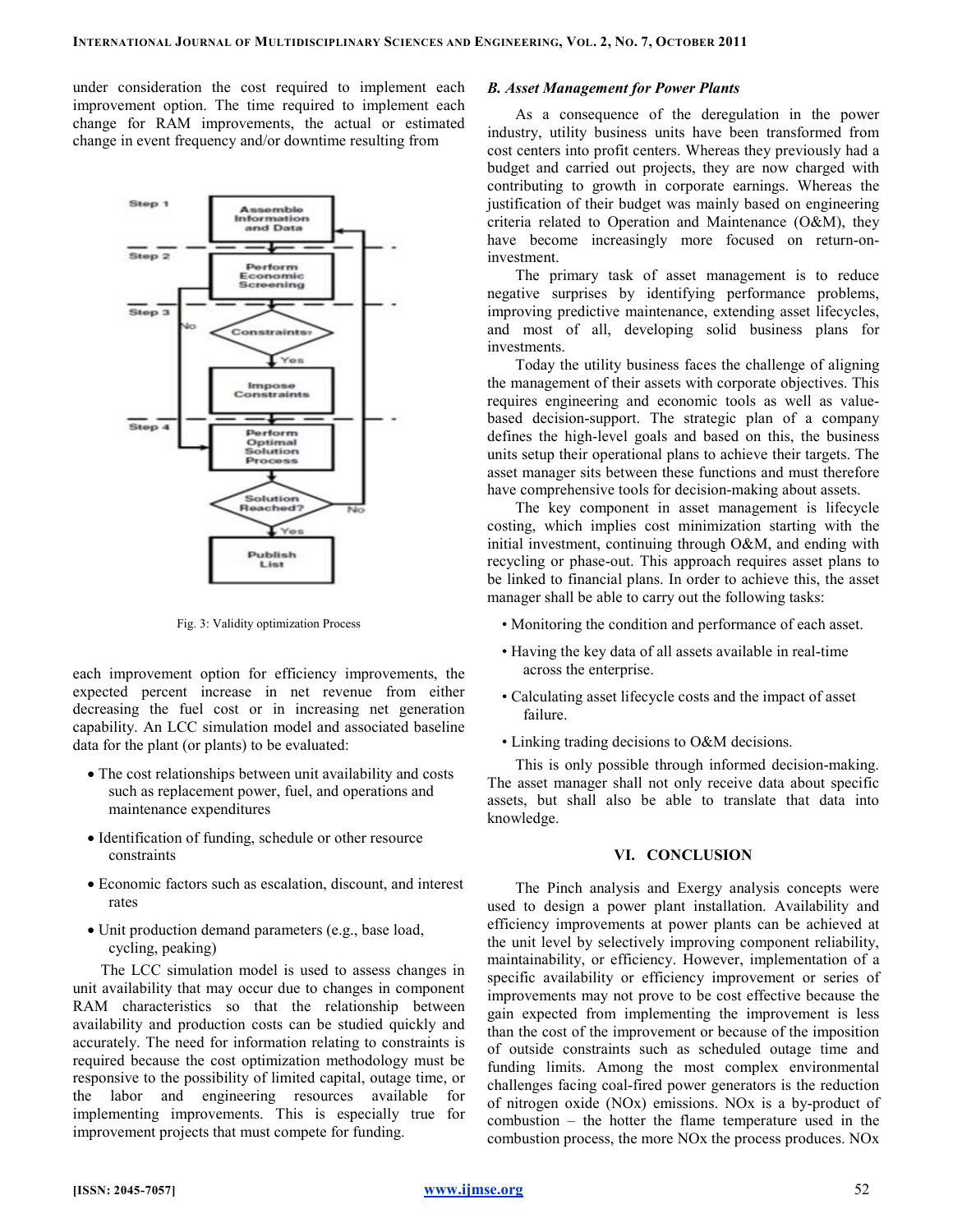emissions are also prevalent in industrial areas and regions of heavy automobile activity or traffic congestion. The result shows using this optimization method would be useful for reduce pollution and increase efficiency in industrial process.

# **REFERENCES**

- [1] M. J., Moran and Shapiro, H.N, Fundamentals of Engineering Thermodynamics, 4<sup>th</sup> ed., Wiley, New York, 2000.
- [2] M. Ebrahim, "Pinch technology: an efficient tool for chemical-plant energy and capital-cost saving". Applied Energy 65: 45–40, 2000.
- [3] Hallale, Nick.,A New Graphical Targeting Method for Water Minimization. Advances in Environmental Research. 6(3): 377-390, 2000.
- [4] Wang, Y. P. and Smith, R, Wastewater Minimization. Chemical Engineering Science. 49: 981-1006, 1994.
- [5] Patent awarded on October 12, 2010". Engadget.2010-10- 12. http://www.engadget.com/2010/10/13/apple-awardedlimited-patent-on-pinch-to-zoom/.Retrieved 2011-10-02.
- [6] A. Ataei, C, Yoo, Combined pinch and exergy analysis for energy efficiency optimization in a steam power plant, International Journal of the Physical Sciences Vol. 5(7), pp. 1110-1123, July 2010
- [7] X. Feng, XX. Zhu, combining pinch and exergy analysis for process modifications. Appl. Therm. Eng., 17: 250- 260, 1997.
- [8] T.J., Kotas, The exergy method of thermal plant analysis. Bejan, 1995, Convection Heat Transfer, 2<sup>nd</sup> Ed., John Wily & Sons, New York.
- [9] Jeffery J. Williams, Emerson Process Management Power & Water Solutions200 Beta Drive, Pittsburgh, PA. 15238